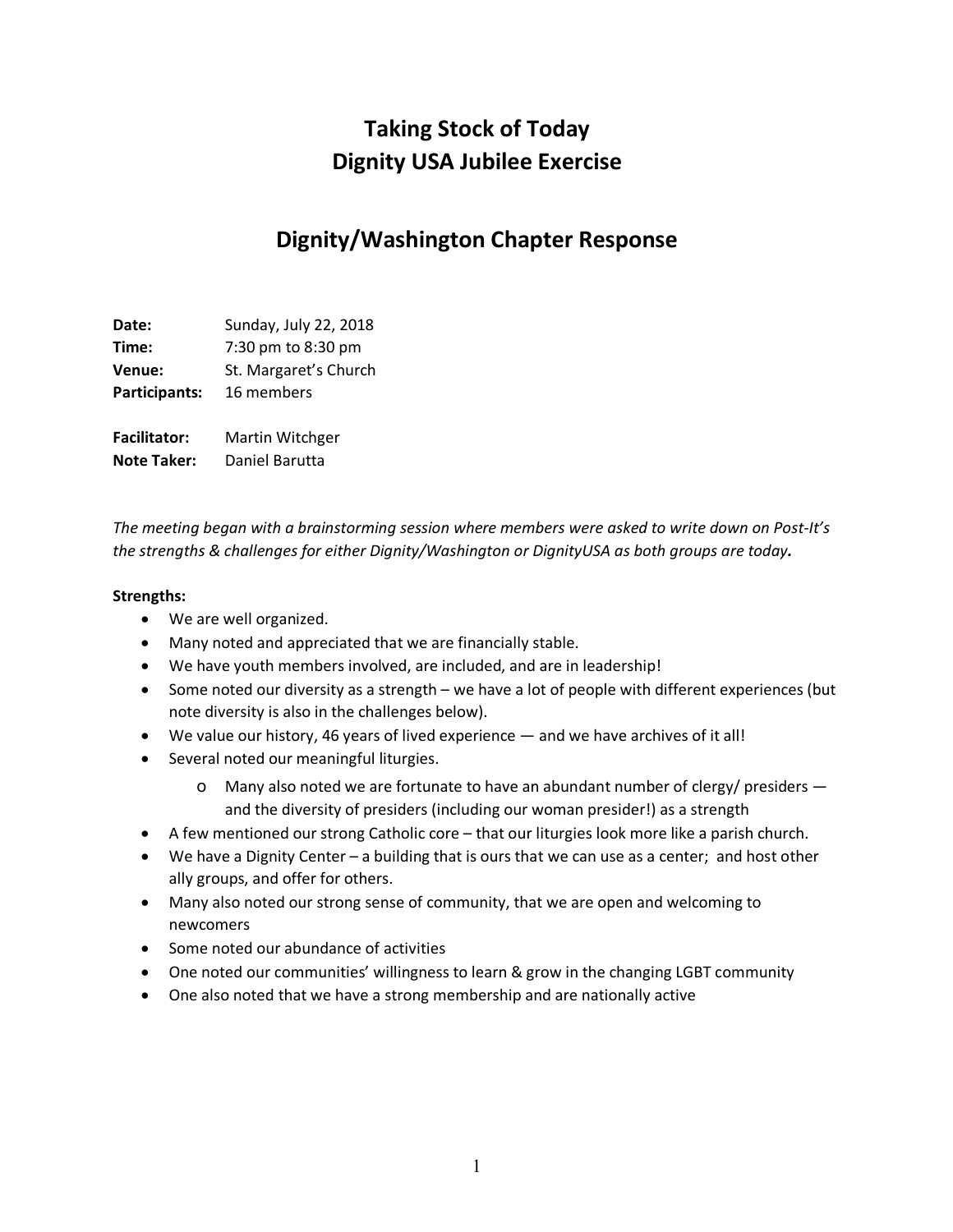#### **Challenges and/or opportunities**

- We discussed the nature of our relationship with the Archdiocese, and some's views on how that is challenging in our identity. Are we an intentional community? There is still a split between 2 (or more) ways of looking at who we are right now. We have a letter to Cardinal Wuerl to try and establish a dialogue with the Archdiocese.
	- o That discussion continued with: How Catholic are we and what does it mean to be Catholic? Someone lamented that we have picked and chosen certain rites and celebratory styles.
- A challenge brought up by many was the aging membership and the need for more participation by members. Corresponding to this is the decline in membership numbers and participation.
- Diversity is seen as a challenge by some (while seen as strength or both by others). We need more young people, and struggle with retaining folks of racial, gender, and sexual identity diversity.
	- o One noted that we are a transient city, especially among young people, and that we've lost some youth leadership
	- o Some thought that we weren't welcoming or that people that were not white or male did not feel very comfortable at Dignity.
	- o One member lamented that he's one of the only Gen-X'ers. Would like the young adults to be expanded into late 30s and 40s or have a group just for folks in those decades.
- A major opportunity discussed was the need to do more outreach more opportunities to spread the word about Dignity (locally & nationally) and who we are. To youth, women, Parish **Catholics** 
	- o A corresponding challenge (locally and nationally) to this is that we're not as unique of a community — a lot of other faith communities are now accepting LGBTQI people.
	- o We can be invisible to the LGBTQI Community and to the large Catholic Community.
- One noted the challenge of communication among the community, and the need for more leadership.
- Our Dignity Center, while seen as a strength, can also be a liability especially now that we face some major renovation options and costs.
- One member noted the challenge (for him, at least) of knowing, serving, and understanding transgender folks. He noted how we started as just "gay and lesbian" Catholics, and have now broad diversity of gender & sexual identity we try to address.
	- o So more education and understanding on gender identity is still a challenge and opportunity.
- Some mentioned feeling disconnected from DignityUSA raised the question: How many of us can name the staff and the current Board Members? One remarked this may be a side effect of the structure, moving away from regional delegates.